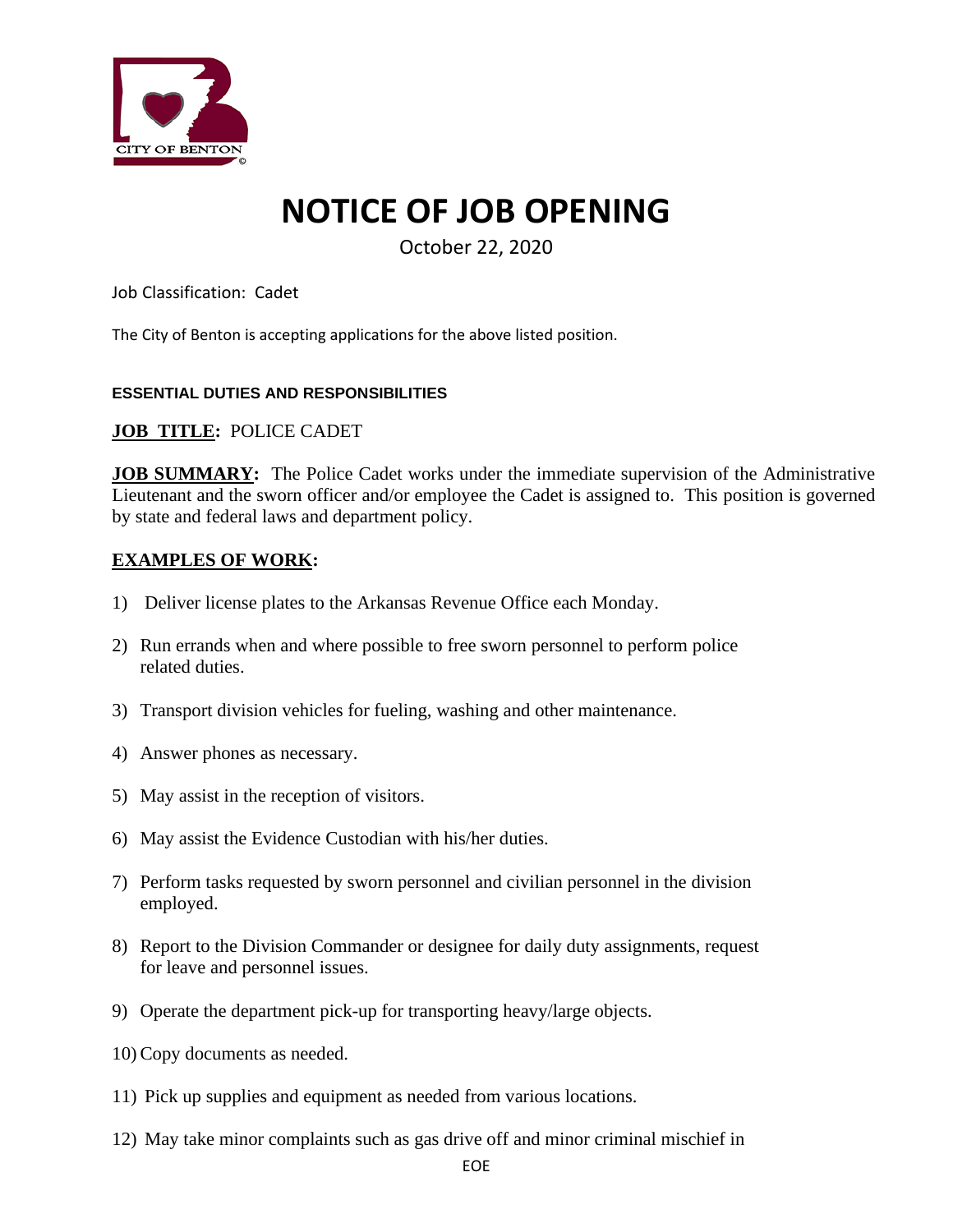

- 13) Testify in court as necessary.
- 14) Performs related responsibilities as required or assigned.

### **POLICE CADET (CONT:)**

## **WORK RELATIONSHIPS:**

The Police Cadet has frequent contact with department personnel, other law enforcement Agencies, businesses and the general public.

### **SUPERVISORY RESPONSIBILITY:** None

## **RESPONSIBILITY FOR FUNDS, PROPERTY & EQUIPMENT:** Less than \$5,000

## **KNOWLEDGES, SKILLS, AND ABILITIES:**

- Knowledge of the principles, practices, and techniques of law enforcement.
- Knowledge of the criminal justice system.
- Ability to conduct oneself in a manner above reproach, maintaining a good image for self and department.
- Ability to answer the telephone, greet visitors, and provide information and assistance in a professional and courteous manner.
- Ability to maintain filing systems and research files to verify data in various forms and documents.
- Ability to communicate effectively orally and in writing.
- Ability to operate standard office equipment.
- Ability to read and comprehend police-related materials (training materials, laws, etc.)

## **MINIMUM QUALIFICATIONS:**

- Be at least 18 years old.
- Be a citizen of the United States.
- Possess a valid Arkansas Driver's license.

## **EDUCATION AND EXPERIENCE:**

High school diploma or equivalent (GED).

The duties listed above are intended only as illustrations of the various types of work that may be performed. The omission of specific statements of duties does not exclude them from the position if the work is similar, related or a logical assignment to the position.

This job description does not constitute an employment agreement between the employer